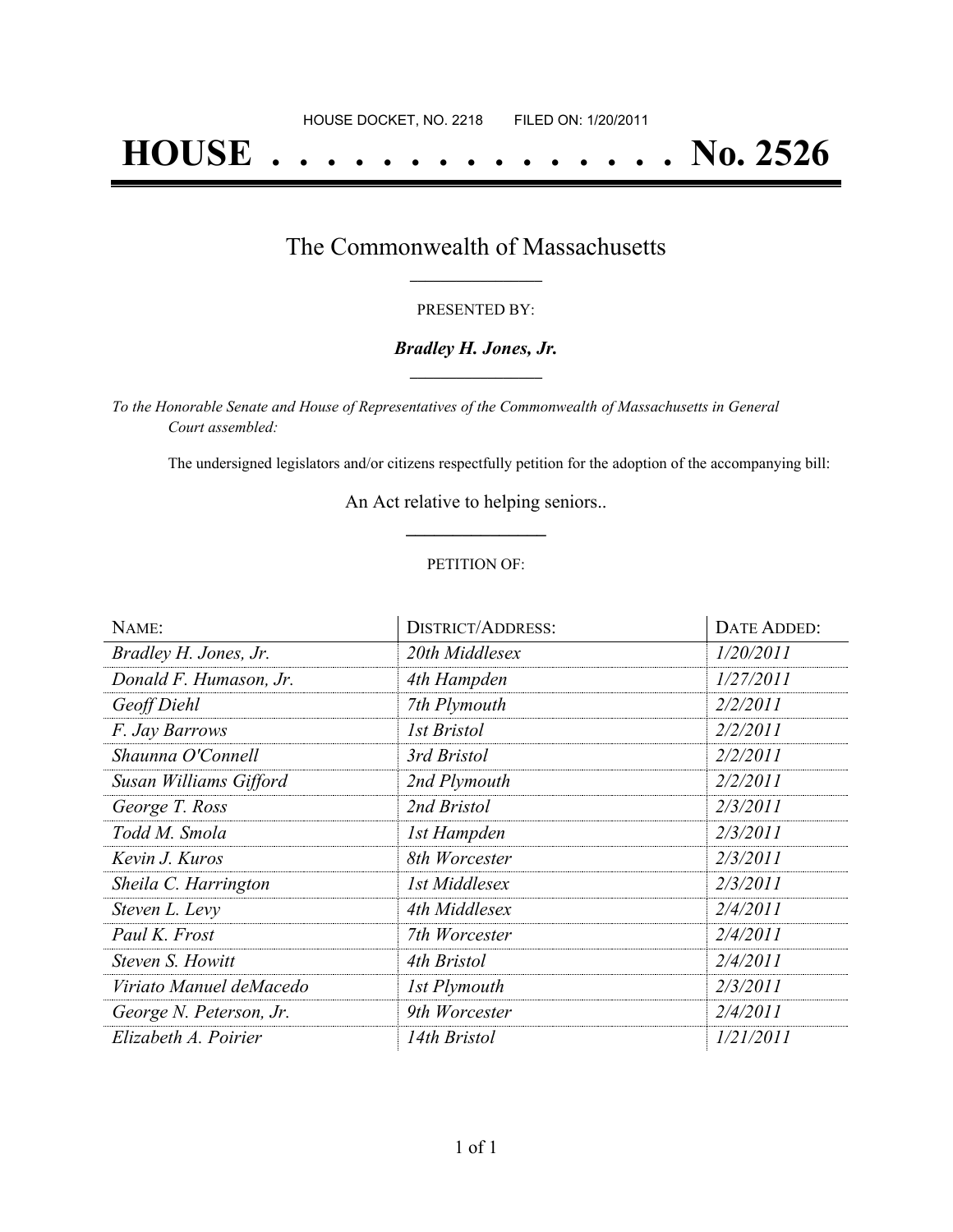## **HOUSE . . . . . . . . . . . . . . . No. 2526**

By Mr. Jones of North Reading, a petition (accompanied by bill, House, No. 2526) of Bradley H. Jones, Jr., and others for legislation to include home heating costs in the calculation of tax credits for senior citizens. Revenue.

### [SIMILAR MATTER FILED IN PREVIOUS SESSION SEE HOUSE, NO. *2782* OF 2009-2010.]

## The Commonwealth of Massachusetts

**\_\_\_\_\_\_\_\_\_\_\_\_\_\_\_ In the Year Two Thousand Eleven \_\_\_\_\_\_\_\_\_\_\_\_\_\_\_**

An Act relative to helping seniors..

Be it enacted by the Senate and House of Representatives in General Court assembled, and by the authority *of the same, as follows:*

| SECTION 1. Subsection (k) of section 6 of chapter 62 of the General Laws, as most |
|-----------------------------------------------------------------------------------|
|-----------------------------------------------------------------------------------|

2 recently amended by Section 101 of Chapter 359 of the Acts of 2010, is hereby amended by

3 inserting after the word "commissioner.", in line 330, the following:-

4 The real estate tax payment to be considered for purposes of calculating this credit shall

5 also include 25 percent of the owner's home heating oil, natural gas, or propane, actually paid in

6 the taxable year for which the credit is sought.

7 SECTION 2. Subsection (k) of said section 6 of said chapter 62 of the General Laws, as 8 so appearing, is hereby further amended by inserting after the word "thereof.", in line 334, the 9 following sentence:-